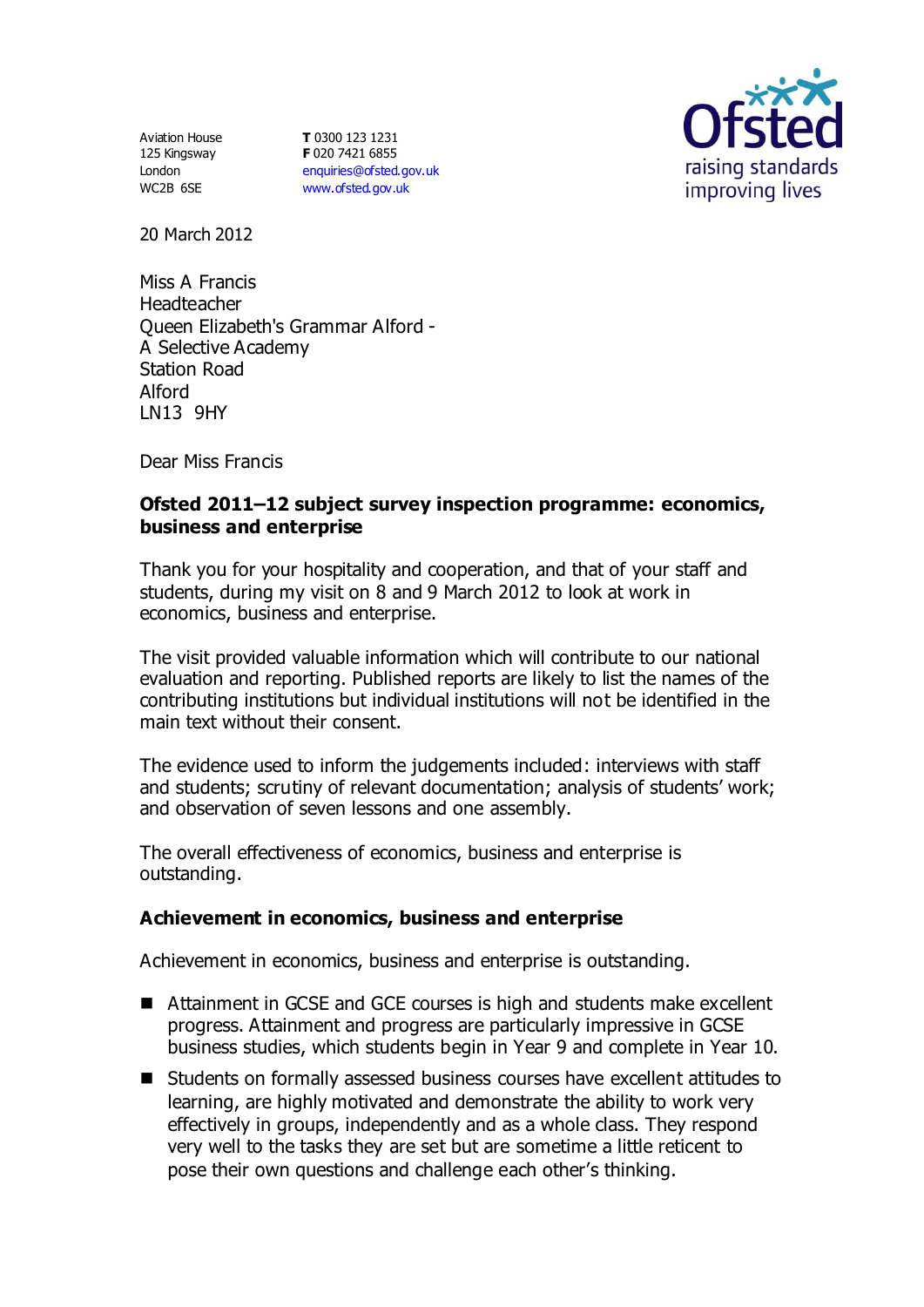Excellent economic and business understanding is developed through the course you teach to all Year 7 students and because all students then study GCSE business studies. Enterprise skills and financial capabilities are developed very effectively throughout the curriculum and through an excellent range of enrichment activities. This aspect of whole-school provision makes an important contribution to the development of students' spiritual, moral, social and cultural education.

# **Quality of teaching in economics, business and enterprise**

The quality of teaching in economics, business and enterprise is outstanding.

- Teachers have very good subject knowledge and make effective use of real examples to bring the subject alive and make it relevant. They use a very good range of teaching strategies and resources, including information and communication technology, to make lessons interesting and engage students' interests. They ask challenging questions to encourage students to think deeply but sometimes provide too few opportunities for students to play a more proactive part in lessons.
- Students feel extremely well supported in their learning and find teachers very accessible and willing to help. They are full of praise for the additional support provided after school and in the holidays. Constant reference is made to examination assessment criteria and students are well aware of their aspirational targets and know what they need to do to reach them.

## **Quality of the curriculum in economics, business and enterprise**

The quality of the curriculum in economics, business and enterprise is outstanding.

- Excellent provision of GCSE and GCE courses in business and accounting is in place. GCE economics, which is currently taught outside of normal lessons, will be added in September 2012 to extend the range further. Completion of the GCSE business studies course in Year 10 enables students who choose to do so to gain GCE AS accounting in Year 11. The exceptional provision in Year 7 is built on by all students taking GCSE business studies in Year 9 and Year 10. Many go on to take GCE business in the sixth form and a high proportion of these continue to degree courses in business-related subjects.
- The applied GCE courses are enhanced through strong links with local employers but similar links are less well developed in other GCE courses and in GCSE business studies.
- Outside of the core business courses, very good opportunities exist for students to develop their enterprise learning in lessons, through events such as running Christmas and summer fairs and through voluntary extracurricular activities. Some, but not all of the enterprise experiences and skills are recorded and assessed through the academy's excellent leadership award scheme and potentially this can be extended further.